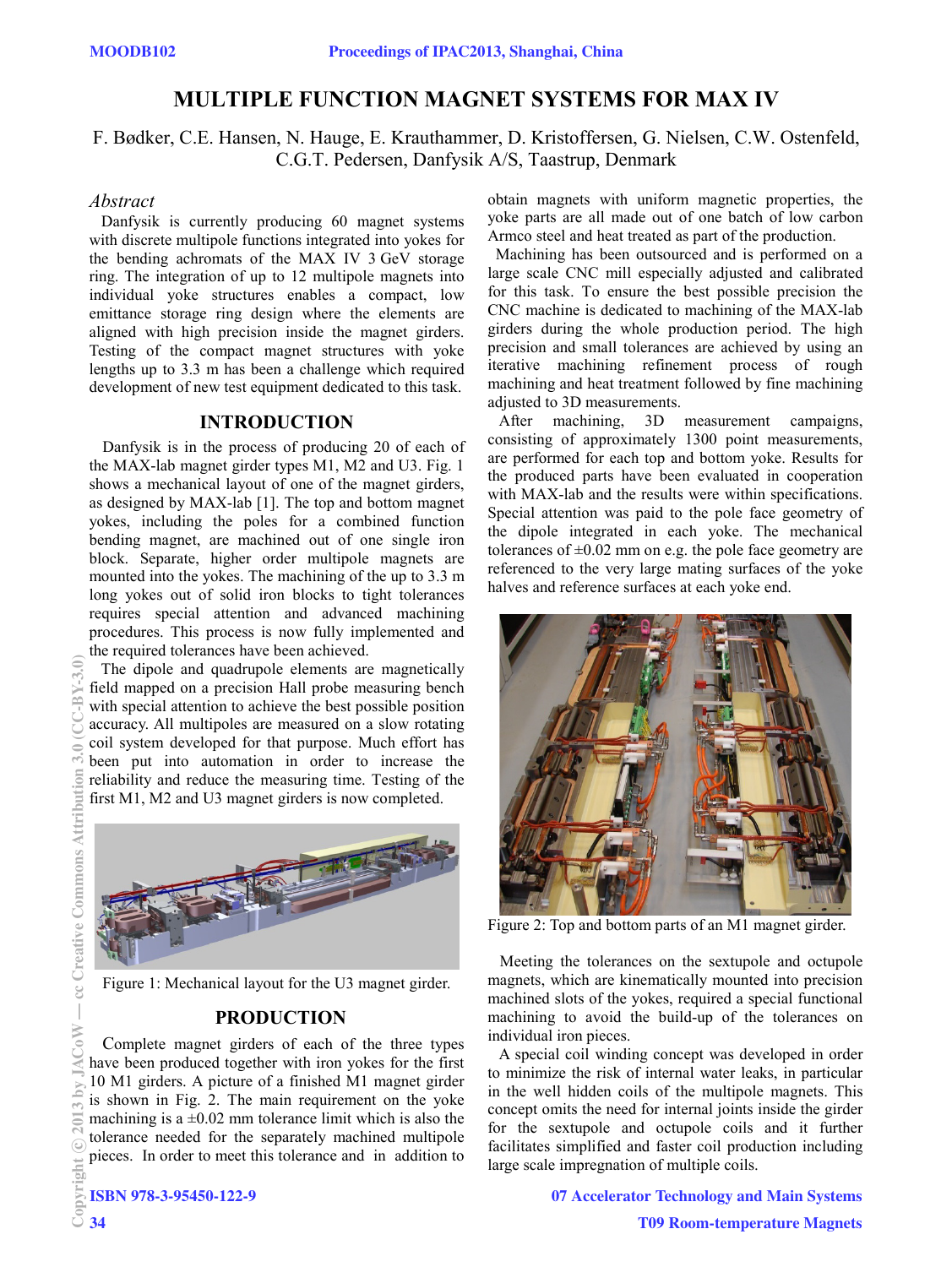# **FIELD MAPPING WITH HALL PROBE**

## *Hall Measurement Setup*

 Field mapping of the combined function dipoles is performed through dedicated slots in the side yoke, as seen in Fig. 3. For quadrupole magnets the field gradients are measured at three longitudinal positions through small holes in the side of the yoke. Our Hall probe is mounted on a sled which rests on a long granite beam with an overall flatness of 37 µm. The sled is moved along the z direction by a servo motor with feedback from a laser, and the probe is moved by stepper motors using the feedback from linear encoders with an accuracy of 3µm.



Figure 3: Field mapping with a Hall probe mapper on a granite bench with longitudinal axis along the beam axis.

The relations between bench and girder coordinate systems were found by scanning the probe over magnetic pins at mechanically known girder positions. Repeated scans over the same pin found the same pin position within 2.2  $\mu$ m. We have seen position drift of less than 10 µm during a period of several days.

Accurate on-the-fly field measurements were possible using a Hall probe measuring system made at Danfysik based on a concept adapted from GSI [2]. The Hall element is placed in a non-metallic keeper including a temperature sensor and calibrated against field and temperature to field accuracy better than 1 G. The probe is supplied by a current supply with 30 ppm long term stability.

Software routines for fully automated control and logging of environmental parameters minimize user interaction and hence reduce the risk of errors in the relative complex field mapping. In addition, they ensure efficient, failure safe and reproducible measurement conditions for the entire production series.

## *Hall Measurements*

The bending dipoles are to be field mapped along lines transverse to the nominal orbit with 5mm spacing and along the curved orbit with a transverse spacing of 1 mm, resulting in a total of up to 7600 points. If this was realized by step-and-go measurement, it would take more than 10 hours. Instead the dipoles are mapped on-the-fly on a rectangular grid, and the required data obtained by interpolation. The resulting measurement time was only 1.5 h, minimizing errors due to thermal drift.

The raw field values of the measured grid are shown in Fig. 4, with the soft dipole end [1] to the right. The map is made by on-the-fly measurements along straight lines in the z-direction with 0.25 mm between samples and 1 mm line spacing. This grid forms the basis for interpolation on transverse lines and along the orbit, as shown in Fig. 5.



Figure 4: Magnetic field map of an M2 dipole. Darker color indicates higher field level.



Figure 5: Magnetic field on the main orbit trajectory obtained by interpolation from the measured grid data.

Repeated interpolated field maps show that the results are very stable with relative standard deviations of  $7.10^{-5}$ on the field integral levels and deviations of only  $2.10^{-5}$  on obtained effective magnetic dipole lengths.

Step-and-go field measurements were made on a transverse line in the center region of an M2 dipole with a magnetic field gradient of 8.7 T/m, making the measurement strongly position sensitive. In Fig. 6 these results are compared with interpolated results obtained from three repeated full field maps of the dipole. The relative deviation is less than  $1.6 \cdot 10^{-4}$ , validating the interpolation scheme using on-the-fly measurements.



Figure 6: Relative deviation between discrete step-and-go measurements and interpolated field values on transverse line of a combined function bending magnet.